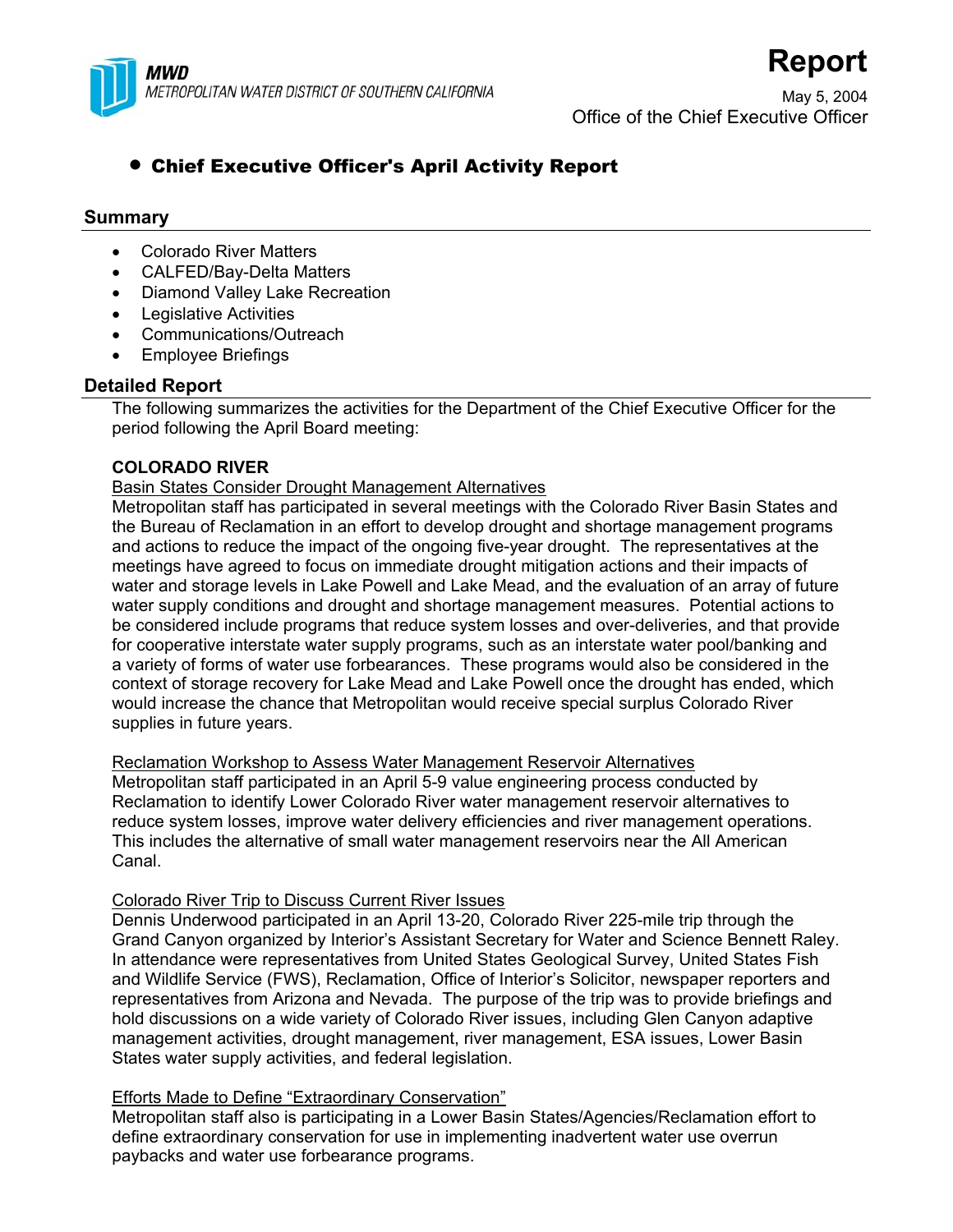# Multi-Species Habitat Conservation Plan Permit Application Submitted

On April 16, the non-federal parties (applicants) submitted a Lower Colorado MSHCP permit application to the FWS. The federal parties, including Reclamation, will formally submit a Biological Assessment based on the Habitat Conservation Plan in mid-May. These documents are proposed as the basis for issuance of incidental take authorizations under the federal Endangered Species Act that cover a 50-year period and 27 species. It is proposed that the first five years would be funded at a lower level to allow further time to consider federal and nonfederal cost sharing and the need for federal legislation. The Record of Decision for the program and issuance of permits is scheduled for December 2004.

# Canal Lining Projects

On April 16, the California Department of General Services approved the assignment by Metropolitan to San Diego County Water Authority all of its rights, interests, and obligations in conjunction with the Coachella and All-American Canal Lining Projects. Work is continuing to complete the projects in 2006 and 2008, respectively.

# **CALFED/BAY DELTA MATTERS**

#### Delta Improvements Package

Discussions between state and federal export contractors and in-Delta agricultural interests did not lead to a consensus agreement on actions to support operating Banks Pumping Plant at 8,500 cubic feet per second. Instead, the California Department of Water Resources (DWR) is developing a Delta Improvements Package proposal that includes elements to provide for supply, quality, and environmental benefits. The key near-term-targeted components for 2004 include:

- An interagency agreement between DWR, the California Bay Delta Authority, Department of Fish and Game, Bureau of Reclamation, Fish and Wildlife Service, and National Marine Fishery Service committing the agencies to implementation of the Package;
- An agreement amongst CALFED agencies on a funding agreement for the long-term Environmental Water Account; and
- Final environmental documentation and Endangered Species Act consultations on proposed South Delta improvements, the long-term Environmental Water Account, and agreed upon Delta protections.

# CALFED State Legislation

On April 28, SB 1155 (Machado) was heard by the Senate Agriculture and Water Resources Committee. The bill would have required specified permitting and water quality conditions before integration of the Central Valley Project and State Water Project. Prior to the hearing, Metropolitan and other export interests conveyed their opposition to the bill to the author, his staff and other committee members. During the hearing, several members of the committee expressed their concerns over trying to legislate elements of the CALFED Record of Decision. Ultimately, the author accepted amendments suggested by senators Alpert and Ducheny to amend the bill to include only non-binding intent language. The bill passed the committee in its amended form by an 8-0 vote. The author indicated he would soon convene a stakeholders group to discuss water quality and other factors associated with the Delta Improvements Package.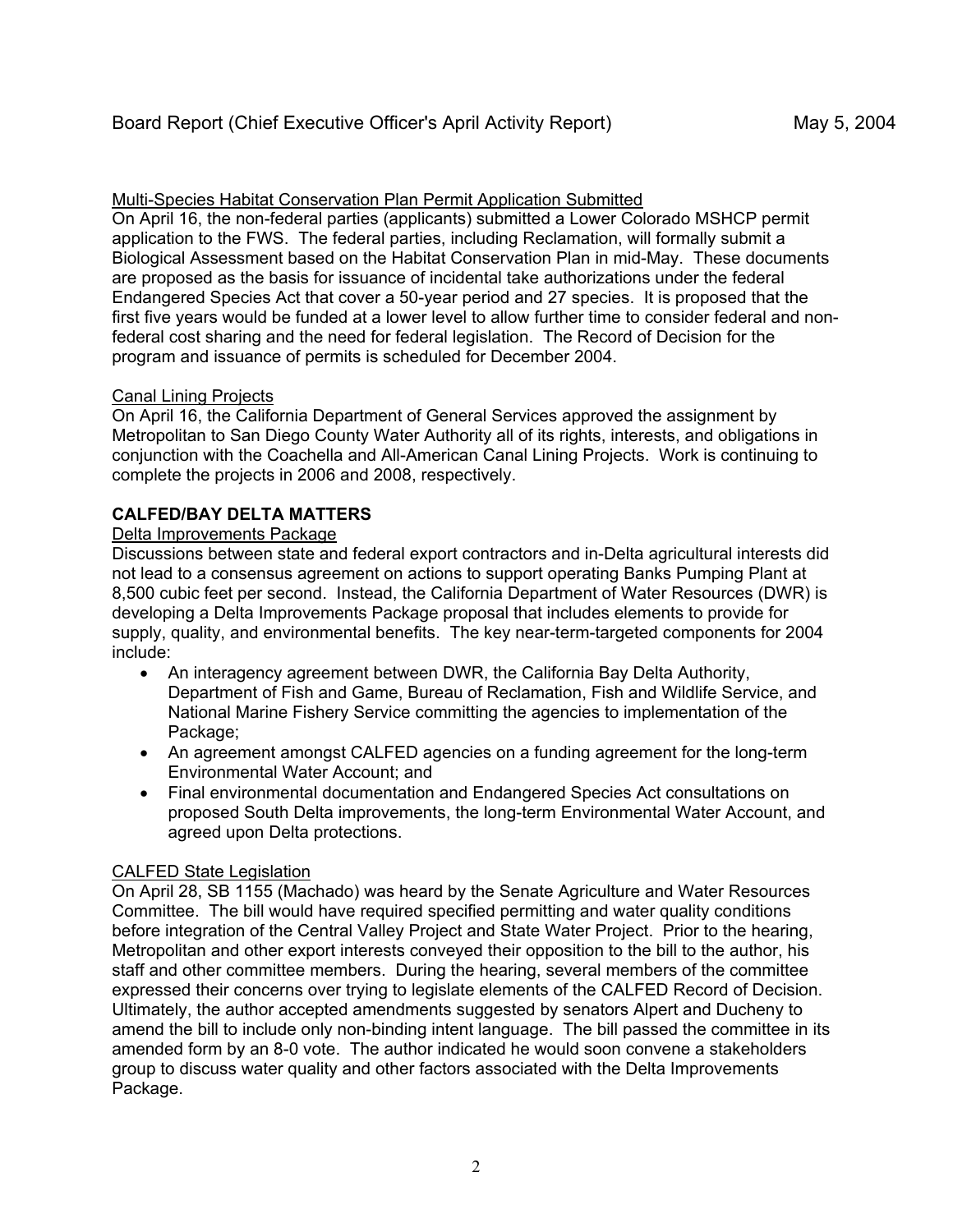#### Federal CALFED Legislation

S.1097 (Feinstein), the CALFED Bay-Delta Authorization Act passed out of the Senate committee on Energy and Natural Resources on April 28 and is next headed for a Senate floor hearing.

HR 2828 (Calvert), the Water Supply, Reliability and Environmental Improvement Act, was overwhelmingly approved in the House Resources Committee on May 5.

#### **DVL RECREATION**

#### Body Contact Legislation

On Monday April 19, SB 1251 (Morrow) – a bill which would exempt Diamond Valley Reservoir from the body-contact recreation prohibition and specifically allow body contact by recreation enthusiasts under specified conditions – was pulled, at the request of the author, from the hearing agenda of the Senate Environmental Quality Committee. Given that Metropolitan has worked to protect this important domestic water supply resource for the benefit of its member agencies and water consumers, Metropolitan and several of its member agencies strongly opposed this measure. Since the deadline for policy committees to hear fiscal bills will expire on April 30, it is unlikely that this specific bill will move forward this year. However, the Senator indicated in press accounts that he does intend to continue to pursue this issue – perhaps in another bill.

#### Master Plan Presentation

An information board letter has been submitted this month proposing a Master Plan and outlining the key components of the master plan for development of various properties east of DVL. Approaches to proceed with implementation of the master plan will be provided to the Board. Also, staff will continue to implement the next stages of development of the East Recreation Area and Northern Property, including amending specific plans, undertaking environmental surveys and preparing an EIR. Staff will return to the Board for authorization to fund and execute amended or new professional service agreements.

#### **Support of The Center for Water Education**

The Foundation for the Southern California Water Education Center and Metropolitan executed the Revised and Restated Second Amendment to the Grant Agreement in December 2003. By executing this agreement, Metropolitan will now provide \$14 million, approved by the board last May, toward construction of The Center. Disbursements will be limited to \$500,000, pending the completion of a business plan by the Foundation. In May 2003, the Board approved a \$14 million capital appropriation for The Center and approved assumption of existing design and construction contracts entered into by The Center. This item was referred to the Budget, Finance and Investment Committee for the specifics of the funding and then to the Board. At the June 2003 Budget, Finance and Investment Committee, the General Counsel opined that a direct grant of the appropriated \$14 million best met the stated objectives and recommended that such a grant be made subject to appropriate grant conditions that provide Metropolitan with expenditure controls and audit provisions. As there were no objections to the proposal, the grant agreement was drafted and executed in December 2003. The grant will be funded from O&M and the moneys approved for construction will be transferred to the O&M budget. Finally, since the funding is in the form of a grant, The Center will continue the construction of the museum and Metropolitan will not assume existing design and construction contracts.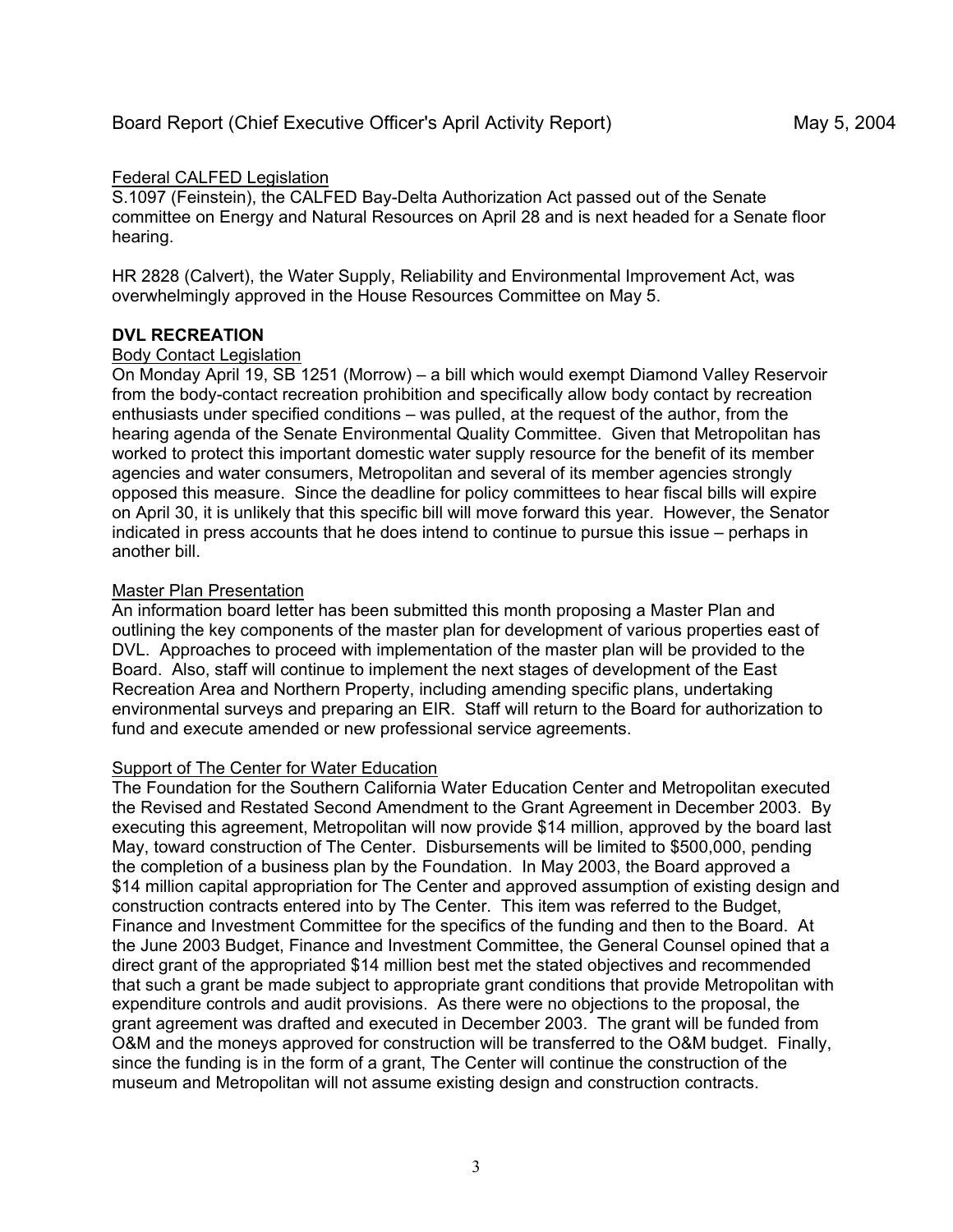# Board Report (Chief Executive Officer's April Activity Report) May 5, 2004

# **LEGISLATIVE ACTIVITIES**

# Federal

On April 21, I testified before the U.S. Congress, Committee on Energy and Commerce, to speak against Perchlorate contamination along the Colorado River and elsewhere throughout the country. My testimony was on behalf of Metropolitan and a coalition of national and regional water agencies, including the Association of Metropolitan Water Agencies, the American Water Works Association, the Association of California Water Agencies, and the National Association of Water Companies.

On April 15, I met with Majority Whip Congressman Roy Blunt (R-Missouri) during his recent visit to Los Angeles. During the meeting, several important federal issues were discussed with Congressman Blunt, including Metropolitan's board position to oppose the Department of Defense's current efforts to exempt all military bases and defense contractors from federal laws that regulate the release and cleanup of perchlorate. Discussions also stressed the need for the House of Representatives to reauthorize CALFED funding legislation this year.

Representatives for U.S. Senator Diane Feinstein and Congresswoman Grace Napolitano (D-Norwalk) attended a field briefing and inspection trip of member agency facilities on April 21. The purpose of the tour was to educate the staffers on desalination and areas that are in great need of State and Tribal Assistance Grant funding for perchlorate remediation and facility improvements. More than 50 water and local elected officials participated.

On March 29, staff met with the district directors from the offices of Congressman Buck McKeon (R-Santa Clarita) and Congressman Elton Gallegly (R-Simi Valley) as well as staff from the Army Corps of Engineers to discuss MWD and Member Agency appropriations requests for perchlorate remediation.

On April 28, Metropolitan staff participated in the National Association of Home Builders annual legislative conference in Washington, D.C. More than 50 Southern California homebuilders and associate members met with members of the Southern California congressional delegation. Meetings were held with Senator Feinstein and representatives Dreier, Calvert, Baca, Lewis and Harman. The homebuilders advocated the importance of Senator Feinstein's CALFED reauthorization legislation, the Department of Defense perchlorate waiver and local desalination and perchlorate projects.

# **State**

On March 31, Metropolitan's State Legislative Representative Kathy Cole and several member agency representatives testified before the Assembly Environmental Safety and Toxic Materials in support of AB 2528 (Lowenthal) - a measure that would clarify existing statutory drinking water quality terminology and would require public water systems that serve surface water to follow the same contaminant notification requirements now required of groundwater providers. The bill was unanimously passed by the Assembly Environmental Safety and Toxic Materials Committee and also passed the Assembly Appropriations Committee on April 21 on a consent vote.

On April 16, at the request of the author, SB 1720 (Alarcon) was pulled from the April 21 agenda of the Senate Local Government Committee. Furthermore, the author has indicated he is dropping the bill. The bill would mandate a specific type of civil service system for Metropolitan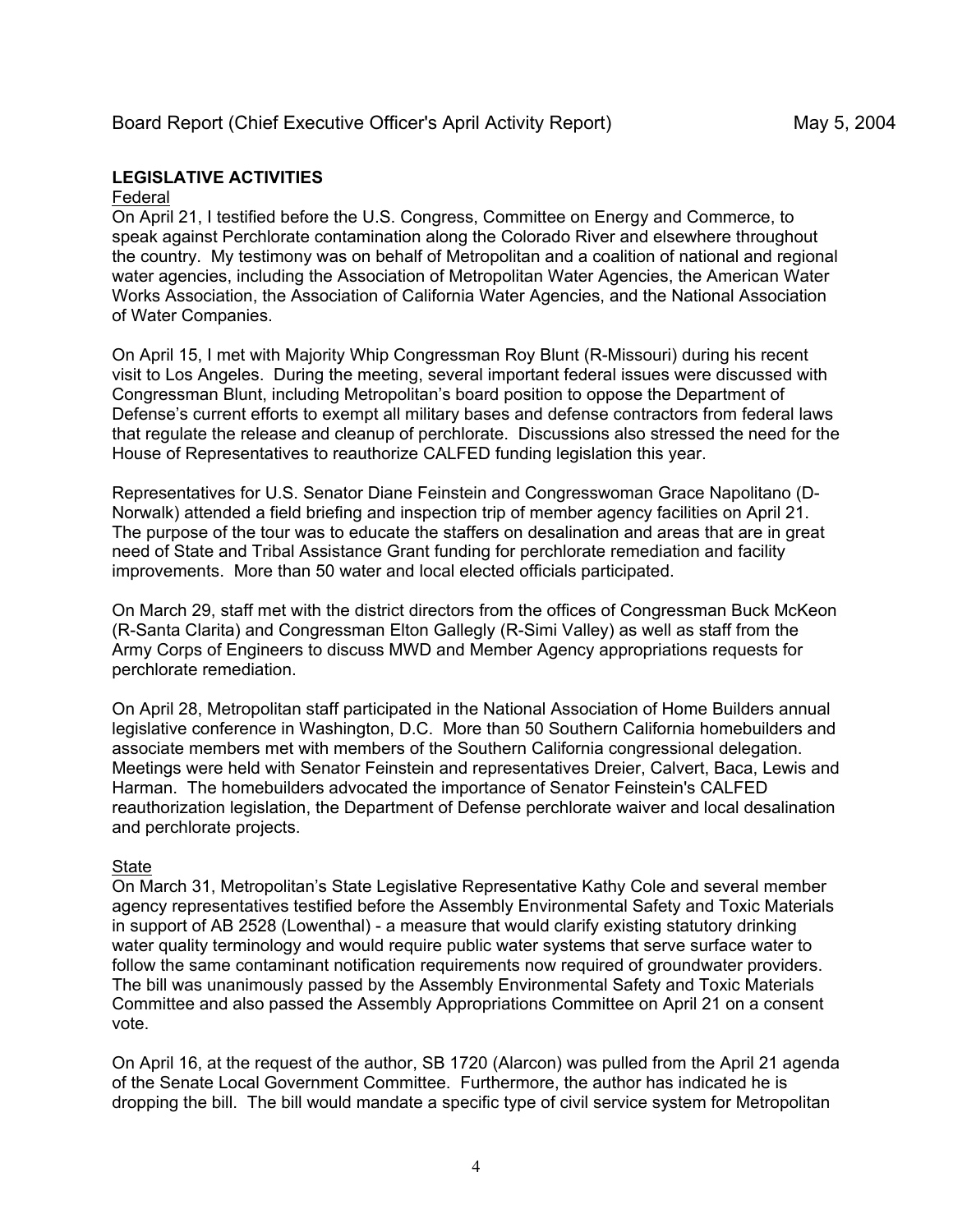and would limit contracting for services. Metropolitan is opposed because the District currently has an effective, merit-based employment system and needs to maintain contracting flexibility. While Senator Alarcon has dropped his bill, another author may be considering picking up the contracting issue in another measure.

On April 14, Metropolitan participated in the California Building Industry Association's (CBIA) annual legislative conference in Sacramento. More than 125 southern California homebuilders and associate members met with the Southern California delegation of senators and assembly members in Sacramento. During the legislative conference Southern California homebuilders advocated CALFED and the need to work with Senator Mike Machado on SB 1155.

On April 21, Kathy Cole spoke to representatives of the National Association of Women Business Owners, who were in Sacramento for a lobby day at the State Capitol. Topics included Metropolitan's opposition to SB 1720 and the Delta Improvements Package.

On April 27 and 28, staff joined the Orange County Business Council on a business leaders trip to Sacramento. Meetings were held with the Governor's staff and the Orange County legislative delegates. Ms. Cole also briefed this group of business leaders on water issues.

#### Regional

On April 14, Adán Ortega, Jr., Vice President, External Affairs, addressed more than 40 chamber presidents and CEO's of the United Chambers of Commerce of the San Fernando Valley, a business advocacy group representing 26 chambers throughout the Valley. Mr. Ortega spoke about MWD's Integrated Resource Plan and our "bewaterwise" outdoor conservation campaign.

On April 13, at the invitation of Senator Feinstein, staff attended her Quarterly Community Luncheon in East Los Angeles. More than 500 community leaders came to discuss many key issues, including perchlorate contamination and Bay Delta Reauthorization. MWD staff thanked the Senator for her efforts to appropriate federal funding for CALFED and perchlorate remediation.

On April 22, I delivered the keynote address "Investing in a New Reality" at the Gateway Cities Partnership's annual conference. This year's conference focused on the importance of revitalizing the region through creative investment and development. Some 200-plus local city officials, developers and legislative staffers, along with Los Angeles County Supervisor Don Knabe, attended the conference.

On April 22, Metropolitan staff spoke to the South Bay Cities Council of Governments on the importance of the CALFED Delta Improvements Package. The governing board gave its support for the package, which will be conveyed in a letter to the California Bay-Delta Authority.

Forty community leaders from the southwest Riverside County area attended a tour to the Salton Sea on April 23. Participants included representatives from U.S. Representative Mary Bono and Riverside County Supervisor Jim Venable offices, the League of Women Voters, the City of Temecula Commissioner's office, Riverside County Historical Commission and California Native Landscape Design. Topics discussed included the environment, water quality and supply, transfers and conservation.